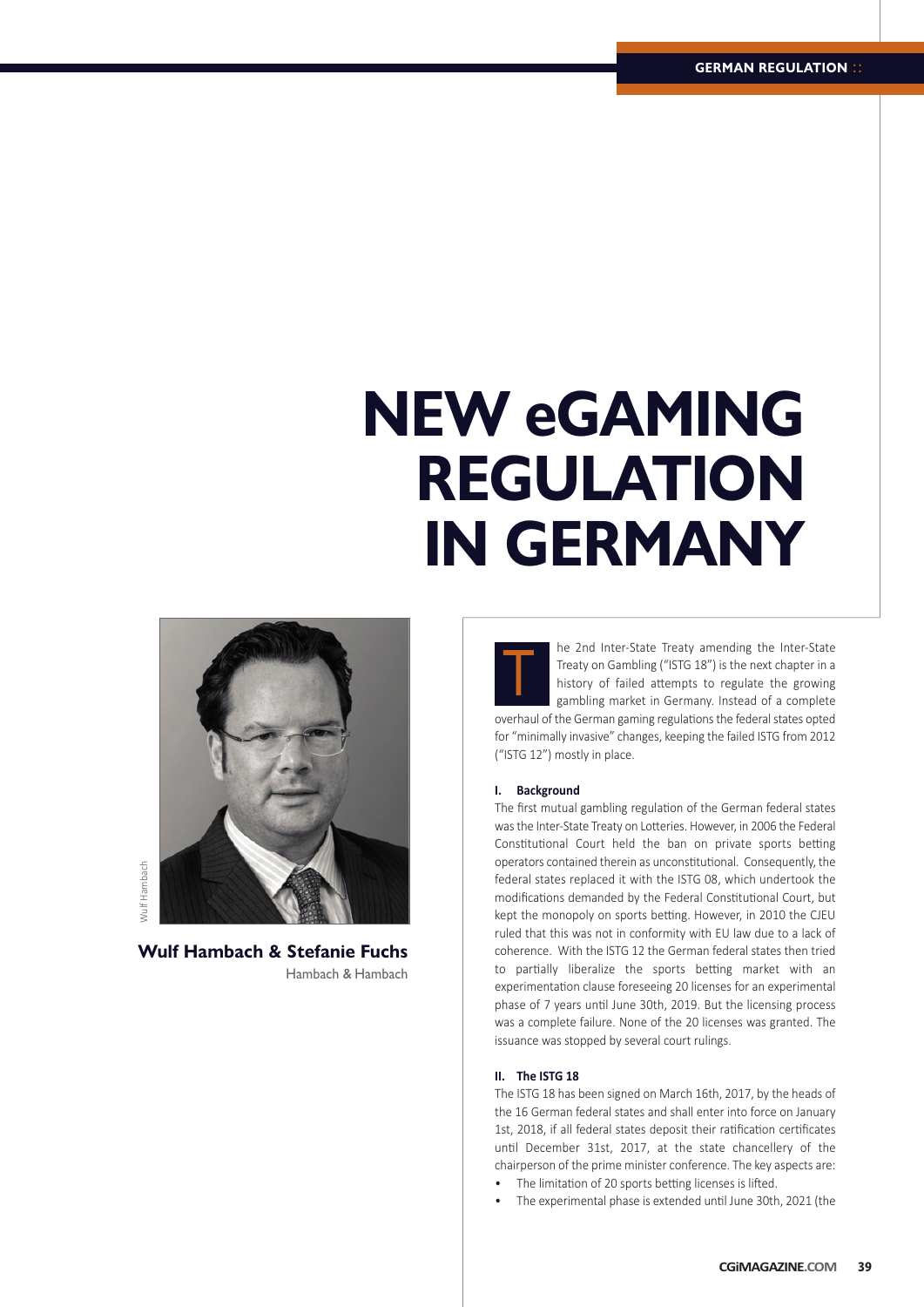regular termination date of the ISTG 18). In case of a prolongation of the ISTG 18, the experimental phase is extended until June 30th, 2024. This prolongation requires an approval of at least 13 of the 16 federal states.

• Those 35 sports betting operators who fulfilled the minimum requirements of the information memorandum of October 24th 2012 and thereby managed to come into the second round of the licensing procedure pursuant to the ISTG 12 ("Top 35") are issued an interim statutory licence, which is limited to one year until December 31st, 2018, and revocable at any time. It is conditioned upon the Top 35 providing a security of EUR 2.5 million each.

All other sports betting operators may apply for a licence in a new licence procedure from January 1st, 2018, onwards for the remaining of the experimental phase. The Top 35 also have to apply for such a licence for the time after the expiry of their interim statutory licenses. The licence requirements of the ISTG 18 are largely the same as in the ISTG 12. E.g., the requirements of a provision of a security of EUR 2.5 million and of the payment of a concession fee are still in place. Further, the controversial ban on live betting still exists.

• The federal state of North Rhine-Westphalia will be competent for the new licence procedure instead of Hesse.

The ban of online-casino games (including online-poker) remains despite the fact that Germany isthe second biggest market for online-casino games.

• A return to the state monopoly after 2021 (or 2024) is still possible.

## **III. Assessment**

The European Commission considers the ISTG 18 as still not coherent and unfair, which is true. It is discriminative and the participation in the licensing procedure is economically unattractive. The remaining ban on online-casinos(including online-poker) is not suitable to reach the aims of the ISTG.

## 1. Unfair advantage for the Top 35

The issuing of interim statutory permits to the Top 35 discriminates unjustified sports betting operators who have not taken part in the initial licensing procedure of 2012 or have not managed to come into its 2nd round. These operators have to apply for a licence in the new licence procedure starting on January 1st, 2018, before they can enter the German market. The EU-Commission fears this may take at least one year (until the expiry of the interim statutory licenses). The licensing procedure of 2012 lasted for three years before courts stopped it. The competence-shift from Hesse to North Rhine-Westphalia, whose authorities have no experience with such a procedure, may make things even worse. Considering this, the granting of the new licenses might be not as swift as the federal states expect. It could take several years instead of "only" several months, if it will be successful at all. At the time when the non-Top 35 sports betting operators will receive their licenses, they will enter a market with up to 35 competitors who have already achieved a settled market position. This may result in severe competitive disadvantages for the non-Top 35 operators and may therefore be a restriction to the free movement of services.

Moreover, a distinction between the Top 35 and non-Top35 operators seems not to be justified given the fact that the initial licensing procedure 2012 was found by courts as unconstitutional and not in compliance with EU law due to a violation of the principle

of equality, the prohibition of discrimination and the principle of transparency. Those violations continue to have an effect with the distinction made by the interim statutory licenses and therefore restricts unjustifiably the free movement of services.

#### 2. Economic unattractiveness

The acquiring of a licence for a legalized offer may not be economically attractive. The experimental phase has been shortened from initially 7 years to 3.5 years. Originally, the state monopoly was suspended for seven years in the ISTG 12 in order to evaluate the effects it has on achieving the objectives of the ISTG 12, especially which effects a liberalization of the sports betting market has for the combating of the black market and an increase of consumer and youth protection. These effects have to be assessed in only 3.5 years (from January 1st, 2018, to June 30th, 2021) pursuant to the ISTG 18. The extension to June 30th, 2024, requiring an approval of at least 13 federal states cannot be assumed as given fact. Moreover, the licence term does not start on January 1st, 2018, but only at the time licenses are actually granted. At the same time, the economic environment is more competitive due to a potentially unlimited number of licensed operators.

In light of the substantially shortened term of the licenses in a more competitive economic environment, the requirements of a bank guarantee of EUR 2.5 million and of the payment of a concession fee may hinder the economic sustainability of an acquiring of a licence. This applies even more to the use of the interim statutory licenses with a term of only one year and a revocability at any time. Adding to the legal uncertainty is the fact that applicants do not have a legal claim to an issue of a licence. Even if they fulfill all requirements, the competent administrative body of North Rhine-Westphalia could still deny them a licence. This opens the doors way to abuse and discrimination. Along comes the ban on live betting which is the most attractive offer and therefore mainly used by illegal operators. Hence, in an overall view the set of licence requirements seems to be inappropriate for a canalization of the black market and for an increase of consumer and youth protection. Therefore, it most likely violates EU law.

# 3. Incoherence of the ban of online-casinos

The ban of online-casino games (including poker) is not in accordance with EU law. During the pilot procedure concerning the ISTG 12 started by the EU-Commission against Germany in June 2015, the latter stated that the ISTG does not meet its objectives in the gambling sector, namely consumer and youth protection. A pilot procedure precedes an infringement procedure. In the notification process, the EU-Commission remarked that according to the case law of the CJEU member states have to prove the suitability of all measure restricting the free movement of services to reach their aims and to lead to a coherent regulation. Hence, the German federal states have to prove the suitability of the complete ban of online-casino games – including online-poker – for reaching the aims of the ISTG. They have not rendered such prove to date, even though they had agreed during the notification process for the ISTG 12 to provide an evaluation until July 2014. This date is long gone.

To justify the ban of online-casino games the German authorities refer to the allegedly high risk of manipulation, of development of gambling addiction and of money laundering. However, these claims are not supported by facts. The assumption